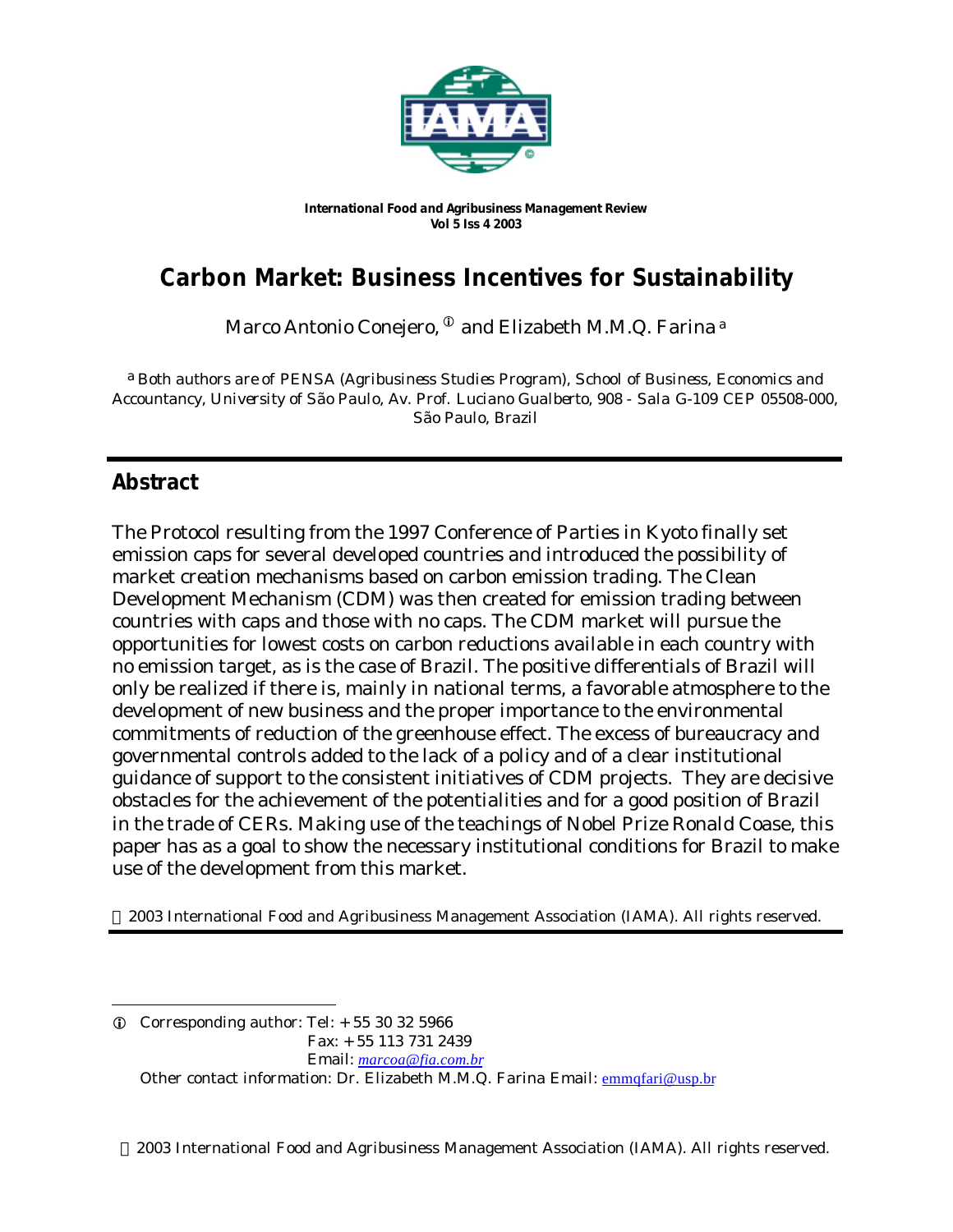### **1. Introduction**

l

It was mainly from the beginning of the 80s that the questions related to climate change, global warming and greenhouse effect started to have an important position in the list of the environmental threats that most put in risk the planet integrity. And, since then, each year, scientific evidences stronger and stronger have shown that the humans activities (so called anthropic actions), resulting from the pattern of production in force, are some decisive factors for these threats aggravation.

So the United Nations Framework Convention on Climate Change (UNFCCC) was adopted in 1992 at the "Earth Summit" in Rio de Janeiro and has been ratified by more than 185 countries plus the European Union. The UNFCCC is an international legal framework with the ultimate objective of stabilizing greenhouse gases (GHG) in the atmosphere at a level that would prevent dangerous anthropogenic adverse interference in the global climate system. The manner in which this objective is to be set was not defined at the Convention, but it established a framework for continuing the negotiation process and to define the mechanisms to achieve it.

At the third meeting of the Parties (COP-3), in December 1997, the *Kyoto Protocol* to the Convention was adopted. Established as the first step towards meeting the ultimate objective of UNFCCC, the Protocol set legally binding GHG reductions targets for industrialized countries so that emissions are reduced by at least 5.2%, on average, in relation to 1990 levels, between 2008 and 2012 – the first commitment period. The emission reduction targets apply exclusively to the Parties listed in Annex I of the UNFCCC, known as the *Annex I Parties*1, who assumed at the Convention a number of exclusive commitments based on their historical responsibilities. Countries that do not have emission reduction commitments are, in general, developing countries and are referred to as Non Annex I Parties. The Kyoto Protocol enters into force when at least 55 countries ratify the treaty and these countries represent at least 55% of total Annex I countries' 1990 emissions levels. The Clean Development Mechanism (CDM), the main focus of this paper, is one of three additional mechanisms of implementation, along with Joint Implementation and Emissions Trading. Through these mechanisms, the CDM is the only one that allows the participation of developing countries like Brazil.

The Kyoto Protocol and the additional implementation mechanisms, particularly the CDM, required complementary regulations which were provided by the Marrakech Accords, agreed upon in November 2001, during the Seventh Conference of the Parties (COP-7).

 $1$  Annex I of the Convention lists Parties that in 1990 belonged to the OCDE as well as the industrialized countries of the ex-Soviet Union and Eastern Europe.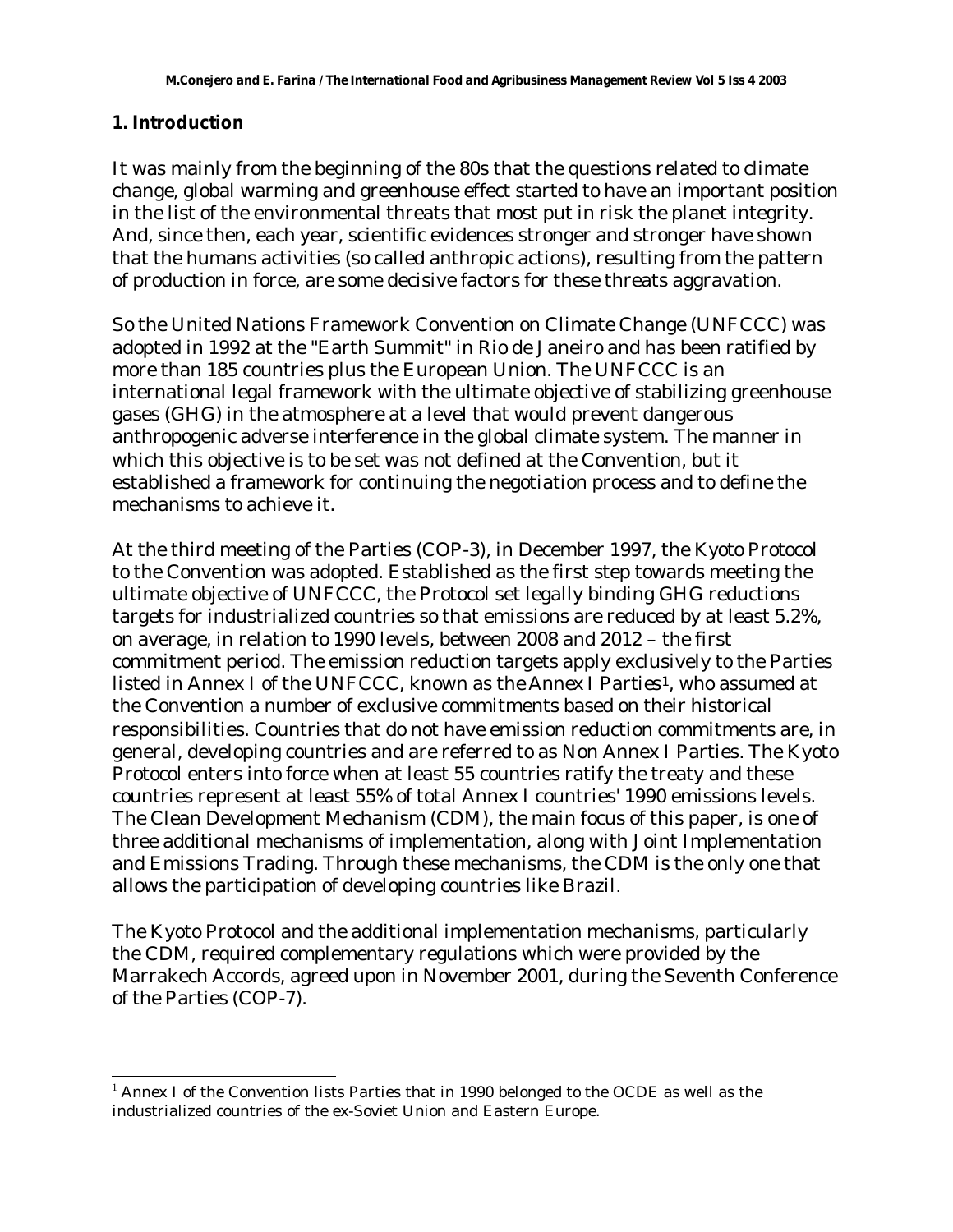Within this context, Brazil is a country recognized internationally for having one of cleanest and renewable energetic matrixes in the world. However, in the course of the history it has not been fruit of the environmental worries. The fact is that, for having its electricity stock based in water sources and for having an important program of use of biomass fuels (alcohol), which are used in substitution of the petrol derivatives, Brazil – among the countries which present equivalent levels of development and of economical dimension – has an energetic curriculum which qualifies itself positively in the process of implementation at the CDM.

The positive differentials of Brazil will only be realized if there is, mainly in national terms, a favorable atmosphere to the development of new business and the proper importance to the environmental commitments of reduction of the greenhouse effect. The excess of bureaucracy and governmental controls, added to the lack of a policy and of a clear institutional guidance of support to the consistent initiatives of CDM projects will be decisive obstacles for the achievement of the potentialities and for a good position of Brazil in the trade of CERs.

# **2. Objectives**

Making use of the teachings of Nobel Prize Ronald Coase in his work "The Problem of Social Cost", this paper has as a research problem to study the definition process of the property rights and institutional change to creation and development of the carbon market.

We begin our paper exposing the externality concept. The central problem is that there is no market for pollution, especially for the atmospheric pollution. That it is an externality. By definition, externality means that the allocation of resources happens in an inefficient way and that the private costs don't correspond to the generated social costs. The greenhouse effect and the climate change are temporary externalities; in other words, their effects are felt in the long term. I pollute today, but only in 50 years will the problem come up.

As remedies for the damages caused, the government regulation tries to internalize these external costs with tax policy - only solution possibility according to Pigou (1932), with regulation (norms, rules and fines) and with the creation of Market. Based on the market of dioxide sulfur created in the USA at the beginning of the 90's, we will analyze the case of the Carbon Market.

We have as objectives in this work: first, to analyze the institutional changes that allowed the formation of the carbon market; and second, to identify the necessary institutional characteristics for Brazil to take advantages on business opportunities created by the CDM of the Kyoto Protocol. Our hypothesis is that, specifically in Brazil, property rights are not well defined raising transaction costs.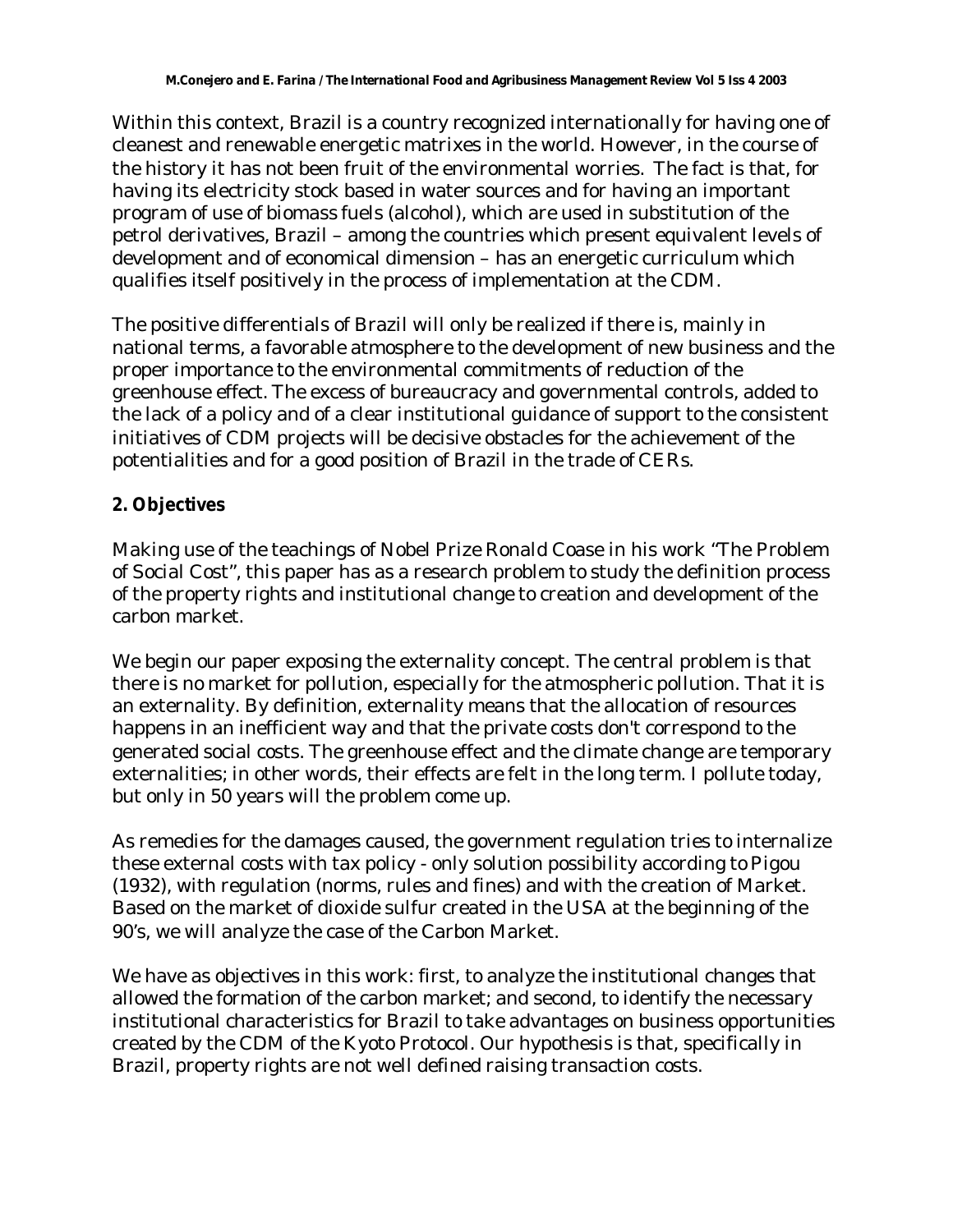### **3. Theoretical References**

l

Externalities exist when the actions of one party affect the utility or production possibility of another party outside an exchange relationship. Externalities can prevent a free market from being efficient. If a firm emits pollution into the air, it can adversely affect the welfare of the firm's surrounding neighbors. If the firm does not bear these costs, it likely will select an inefficient level of pollution (that is, to over pollute). In choosing how much to invest in pollution-control equipment, the firm will consider only its own personal costs and benefits. Efficient investments would also consider the costs and benefits imposed on the neighbors (the efficient level of investment is where the total marginal costs of additional investment equal the total marginal benefits – not just those incurred privately by the firm). In 1960, Nobel Prize winner Ronald Coase presented a convincing argument that free-market exchange is much more powerful in producing efficient results than many economists thought. As long as property rights can be traded, there is an incentive to rearrange these rights to enhance economic efficiency. The oftenrecommended government intervention might be unnecessary and in many cases undesirable.

Supposing that a firm has the legal right to pollute as much as it wants, neighbors can always offer to pay the firm to reduce its pollution level. Thus, the firm faces a cost for polluting (if the firm pollutes, there is an opportunity cost of not receiving compensation from its neighbors). The firm will pollute only if it is more valuable to the firm than the costs to its neighbors. This efficient solution is obtained without a pollution tax. The same degree of pollution can occur even if the neighbors have the legal right to stop the firm from emitting any pollution (COASE, 1960).

Nevertheless, as Coase points out, free-market exchange will not always solve the problem of externalities. The transactions that are necessary to overcome this problem are not free – there are *transaction costs<sup>2</sup>*. These costs include basically search and information costs, bargaining and decision costs, policing and enforcement costs (DAHLMAN, 1979). In our example, transaction costs are important because positive transaction costs can make the meeting between buyers and sellers to exchange pollute rights difficult.

It is also important that property rights be clearly assigned and exchangeable. Supposing that there was no legal system to enforce property rights. Neighbors would be reluctant to pay a firm not to pollute – they do not obtain an enforceable property right to prevent the firm from polluting. After collecting the payment, the

 $2$  Kenneth Arrow (1969) has defined transaction costs as "the costs of running the economic system". Addionality, Yoram Barzel (1997) defines transaction costs as "the costs associated with the transfer, capture, and protection of rights.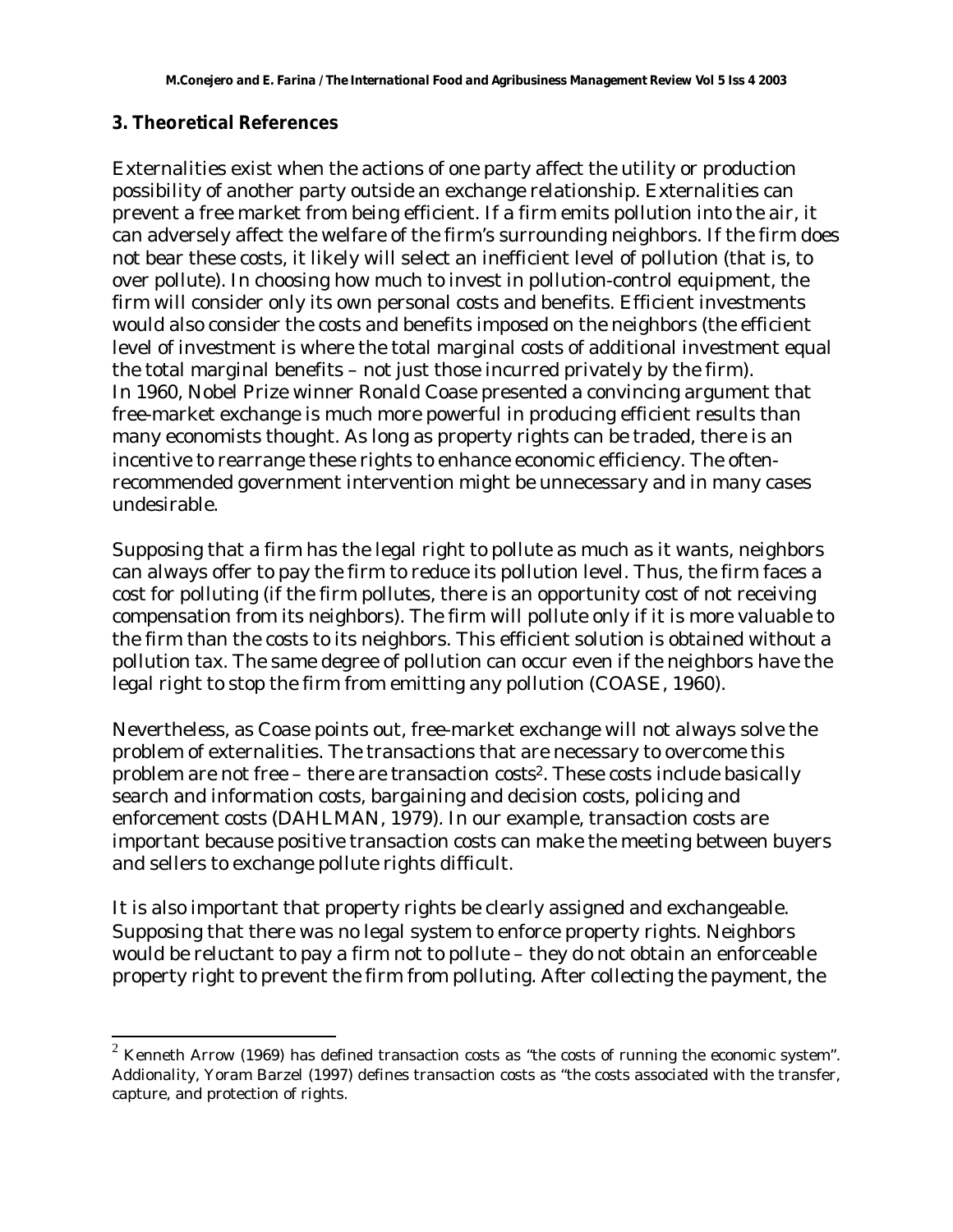firm could renege on its promise to reduce pollution and the neighbors would have no recourse.

Mueller (2002) in Cooter and Ulen (1988) define a property as a bundle of rights about a resource, whose owner is free to act, and whose practice is protected against the interference by other agents. This owner does not have necessarily the total right about all aspects of that resource, but has a list of them. Therefore, according to Zylbersztajn and Sztajn (2002), what has been dealt isn't the goods object as a right, but they are property rights about goods dimension.

According to Coase, if property rights are clearly assigned and the transaction costs are sufficiently low, the parties will negotiate freely rights to pollute and they will achieve the economic optimum. Contradicting Pigou, Coase affirms that there will exist a free market exchange to solve the problem without government regulation. This general principle is often referred to as the Coase Theorem (COASE, 1960).

# **4. The Clean Development Mechanism (CDM)**

The purpose of CDM is to provide support to Non-Annex I Parties in achieving sustainable development through the implementation of project activities and to contribute to the ultimate objective of the Climate Convention (UNFCCC). At the same time assisting Annex I Parties in meeting their GHG emission reduction commitments (FUNDAÇÃO GETÚLIO VARGAS, 2002).

The objective of mitigating climate change is achieved through the implementation of project activities in developing countries that result in the reduction of GHG emissions or removal of CO2 through investments in more efficient technologies, in the replacement of fossil fuel use by renewable sources, and in more rational use of energy, forestation, etc (FUNDAÇÃO GETÚLIO VARGAS, 2002).

According to the Annex A of the Kyoto Protocol, projects activities that qualify are those related to specific greenhouse gases types, and to the sources and sectors responsible for the majority of emissions (see Figure 1) (O ACORDO DE MARRAQUECHE, 2001).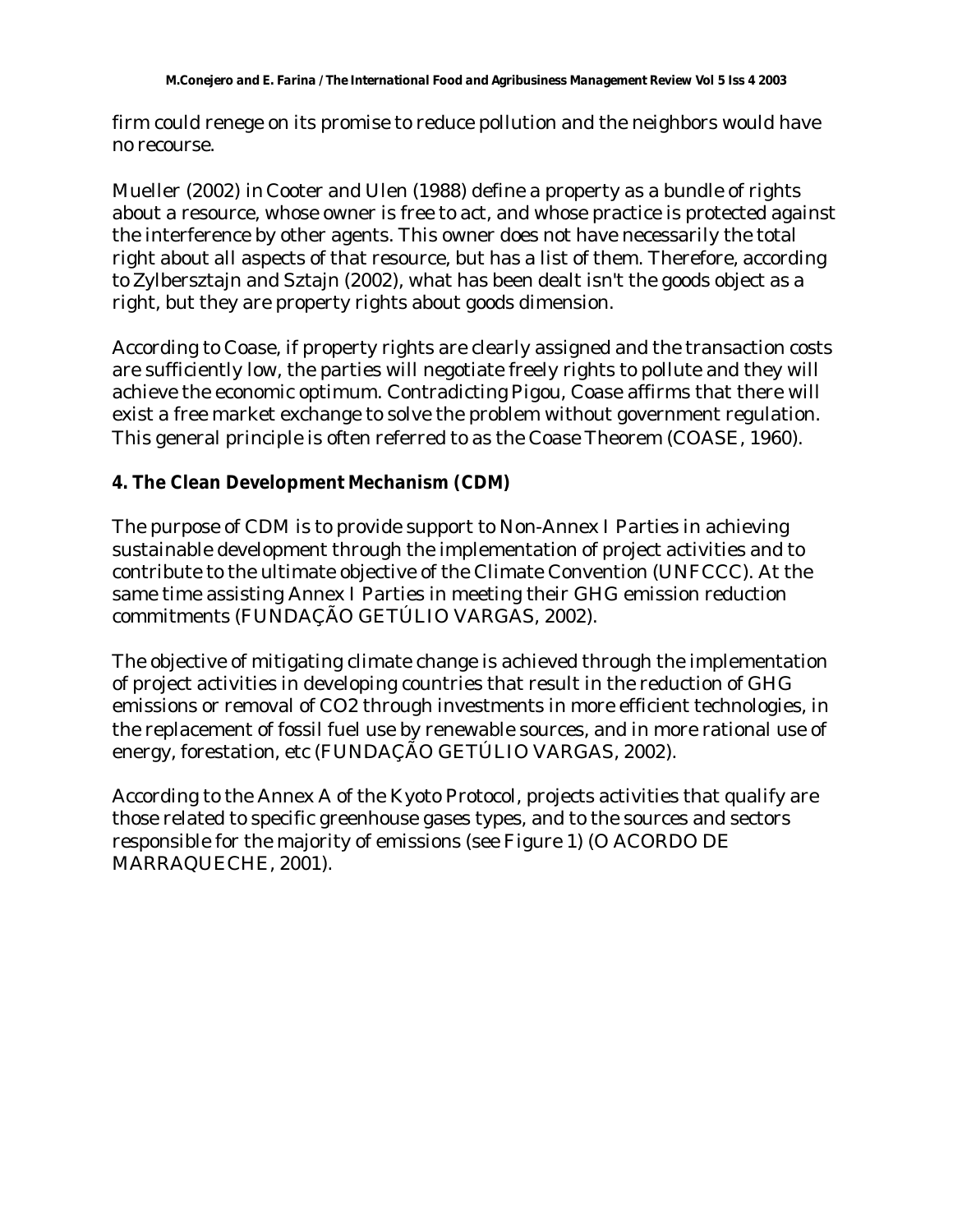|  |  | Figure 1. Sectors/ Source Categories |
|--|--|--------------------------------------|
|  |  |                                      |

| <b>Industrial Processes</b><br><b>Agriculture</b><br><b>Waste</b><br><b>Energy</b><br>$CH_4 - N_20$<br>CH <sub>4</sub><br>$CO2 - CH4 - N2O$<br>$CO2 - N20 - HFCs - PFCs - SF6$<br>٠<br><b>Fuel combustion</b><br><b>Enteric fermentation</b><br>Solid waste<br>Mineral products<br>٠<br><b>Chemical industry</b><br>Manure<br>disposal<br>٠<br>Energy<br>п<br>Production and consumption of<br>Wastewater<br>management<br><b>Industries</b><br><b>Rice cultivation</b><br>halocarbons and sulphur<br>handling<br>Manufacturing<br>٠<br>hexaflouride<br>$\blacksquare$<br><b>Agricultural soils</b><br>Waste<br>industries<br>Solvent use<br><b>Prescribed burning</b><br>incineration<br>٠<br>Construction<br>of savannas<br><b>Others</b><br>Transport<br>٠<br>(cerrado)<br>Other sectors<br>Filed burning of<br><b>Fugitive emissions</b><br>agricultural residues<br>from fuels | <b>Greenhouse Gases Emissions Reductions</b> |  |  |  |  |  |  |
|-------------------------------------------------------------------------------------------------------------------------------------------------------------------------------------------------------------------------------------------------------------------------------------------------------------------------------------------------------------------------------------------------------------------------------------------------------------------------------------------------------------------------------------------------------------------------------------------------------------------------------------------------------------------------------------------------------------------------------------------------------------------------------------------------------------------------------------------------------------------------------------|----------------------------------------------|--|--|--|--|--|--|
|                                                                                                                                                                                                                                                                                                                                                                                                                                                                                                                                                                                                                                                                                                                                                                                                                                                                                     |                                              |  |  |  |  |  |  |
|                                                                                                                                                                                                                                                                                                                                                                                                                                                                                                                                                                                                                                                                                                                                                                                                                                                                                     |                                              |  |  |  |  |  |  |
| Solid fuels<br>$\bullet$<br>Oil and natural<br>gas                                                                                                                                                                                                                                                                                                                                                                                                                                                                                                                                                                                                                                                                                                                                                                                                                                  |                                              |  |  |  |  |  |  |
| <b>CO2(*) Removals</b>                                                                                                                                                                                                                                                                                                                                                                                                                                                                                                                                                                                                                                                                                                                                                                                                                                                              |                                              |  |  |  |  |  |  |
| <b>Florestamento/ Reflorestamento</b>                                                                                                                                                                                                                                                                                                                                                                                                                                                                                                                                                                                                                                                                                                                                                                                                                                               |                                              |  |  |  |  |  |  |
| Emit: $CH_4 - N_2O - CO_2$<br>Remove: CO <sub>2</sub>                                                                                                                                                                                                                                                                                                                                                                                                                                                                                                                                                                                                                                                                                                                                                                                                                               |                                              |  |  |  |  |  |  |

\* Removals by sinks can be used to meet the commitments assumed, as authorized by Decision 17/ CP.7 of the Marrakech Accords. Even though there are greenhouse gas emissions, the net result is removal.

#### *Source: Annex A of The Kyoto Protocol*

l

The verified amounts of GHG emission reductions or removals of CO<sub>2</sub> attributed to a CDM project activity result in Certified Emission Reductions (CERs), measured in metric tons of carbon dioxide equivalent  $(CO_2$  equivalent)<sup>3</sup> (EARTH NEGOTIATIONS BULLETIN, 2001).

The additional mechanisms of implementation will stimulate the development of a new international market, where the commodity are credits for certified GHG reductions or removal of CO2. Annex I Parties - and their public and private

 $^3$  One unit of CER is equal to one metric ton of carbon dioxide equivalent, calculated according to the Global Warning Potential (GWP), based on an index announced by the International Panel on Climate Change (IPCC) allowing expression of the quantities of different GHGs in terms of CO<sub>2</sub> equivalent and making it possible to add up the reductions of different gases.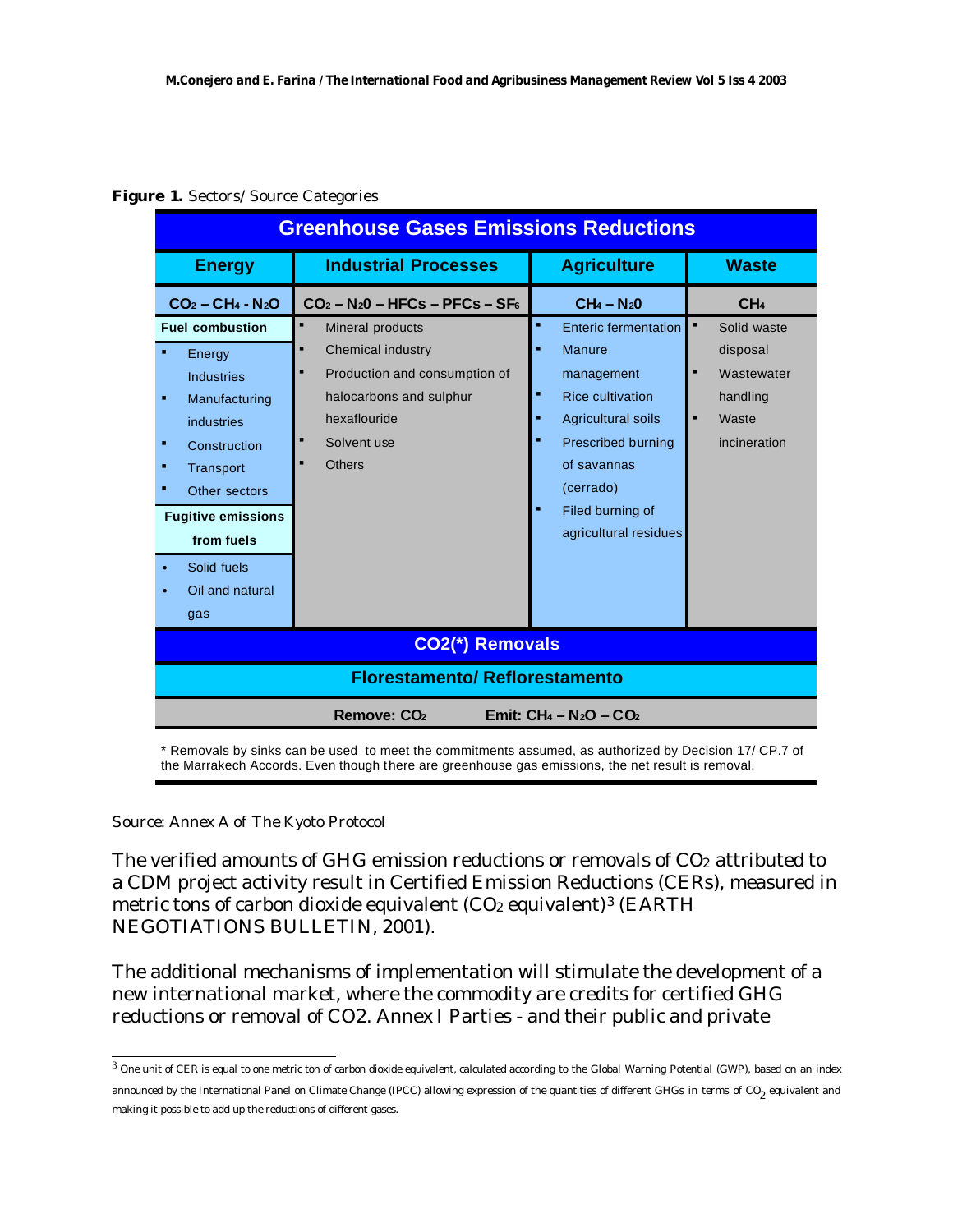entities - that have reduction targets will be the main participants in this market from the demand side, seeking CERs to offset their commitments. The benefits to the foreign participant are the possibility for complying with its emission reduction targets at a lower marginal cost. In the particular case of the CDM, developing countries will play a significant role in this market, especially in the supply of CERs.

Annex I Parties can use the CERs generated to assist in compliance with their existing or future GHG reduction commitments. The participants in CDM project activities may also have the objective of selling their CERs in the expectation of benefiting from future appreciation and profit gains, as a result of the increased demand from Parties that have emission reduction commitments. In addition, NGOs may seek for purchasing CERs in order to simply remove them from the market, for strictly environmental purposes (see Figure 2) (ROSALES, J. & PRONOVE, G, 2002).



**Figure 2.** Application of the CERs

Project activities related to emission reduction that meet the following eligibility requirements are eligible under the CDM (EARTH NEGOTIATIONS BULLETIN, 2001):

- **EXECUTE:** participation is voluntary;
- $\blacksquare$  host country approval is obtained;
- $\blacksquare$  meets the sustainable development goals defined by the country where the project activities will be implemented;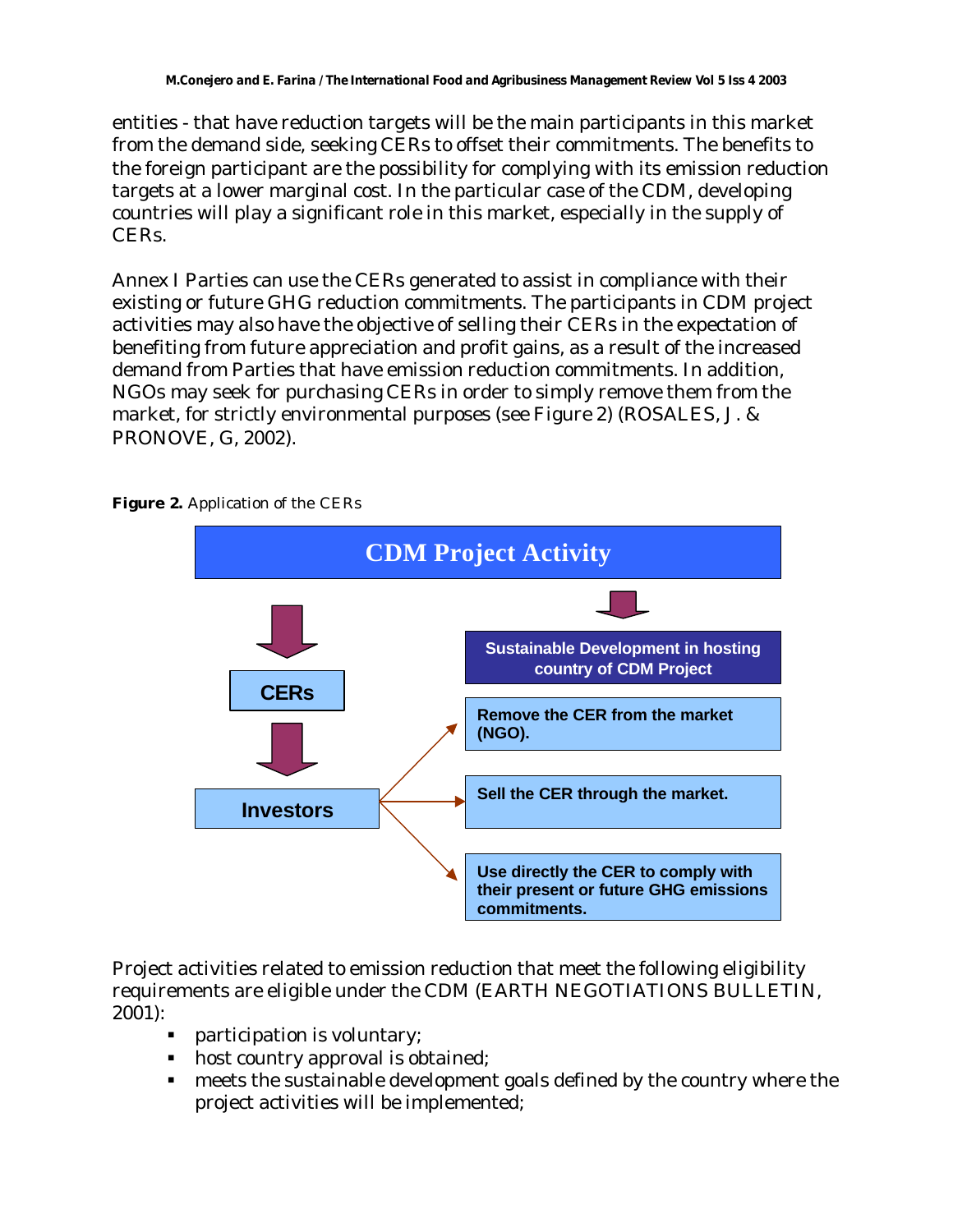- ß reduce GHG emissions in a manner additional to what would occur in the absence of the CDM activity (*Additionality*);
- CDM projects account for GHG emissions that occur outside the project boundary that are attributable to the project (*Leakage*);
- **•** projects include the participation of all stakeholders and their opinions are taken into consideration;
- projects do not have negative collateral impacts on the local environment;
- **•** projects are able to show quantified real long-term climate change mitigation benefits;
- **•** projects are related to the gases and sectors defined in Annex A of the Kyoto Protocol or related to afforestation and reforestation.

For project activities related to the removal of CO2 (*land use, land use change and forest-LULUCF*), due to their own peculiarities and complexities, the modalities and applicable rules have not been defined yet. Decisions on these definitions and modalities will be taken in the Ninth Conference of the Parties (COP-9), to be held in 2003 (O ACORDO DE MARRAQUECHE, 2001).

# **4.1 Institutional Structure**

The GHG emission reductions and removals of CO<sub>2</sub> attributed to CDM project activities must undergo a process of evaluation and verification through institutions and procedures established at the COP-7 in Marrakech. The main institutions related to CDM are described as the following (ROSALES, J. & PRONOVE, G, 2002.):

# *CDM Executive Board*

The Executive Board will supervise the CDM. The main responsibilities of this Board are: (i) the accreditation of the Designated Operational Entities; (ii) registry of CDM project activities; (iii) the emission of CERs; (iv) the development and maintenance of the CDM registry; (v) establishment and improvement of methodologies related to baselines, monitoring and leakage.

Governments in developing countries need to designate under the UNFCCC a national authority for CDM projects. The Designated National Authority (DNA) certifies that the country participation is voluntary and, in the case of countries where the activities will be implemented (host country), that those activities contribute to its sustainable development. The DNA must approve CDM project activities.

# *Designated National Authority (DNA) in Brazil*

The DNA in Brazil is the Interministerial Committee for Global Climate Change (Comissão Interministerial de Mudança Global do Clima – CIMGC), established by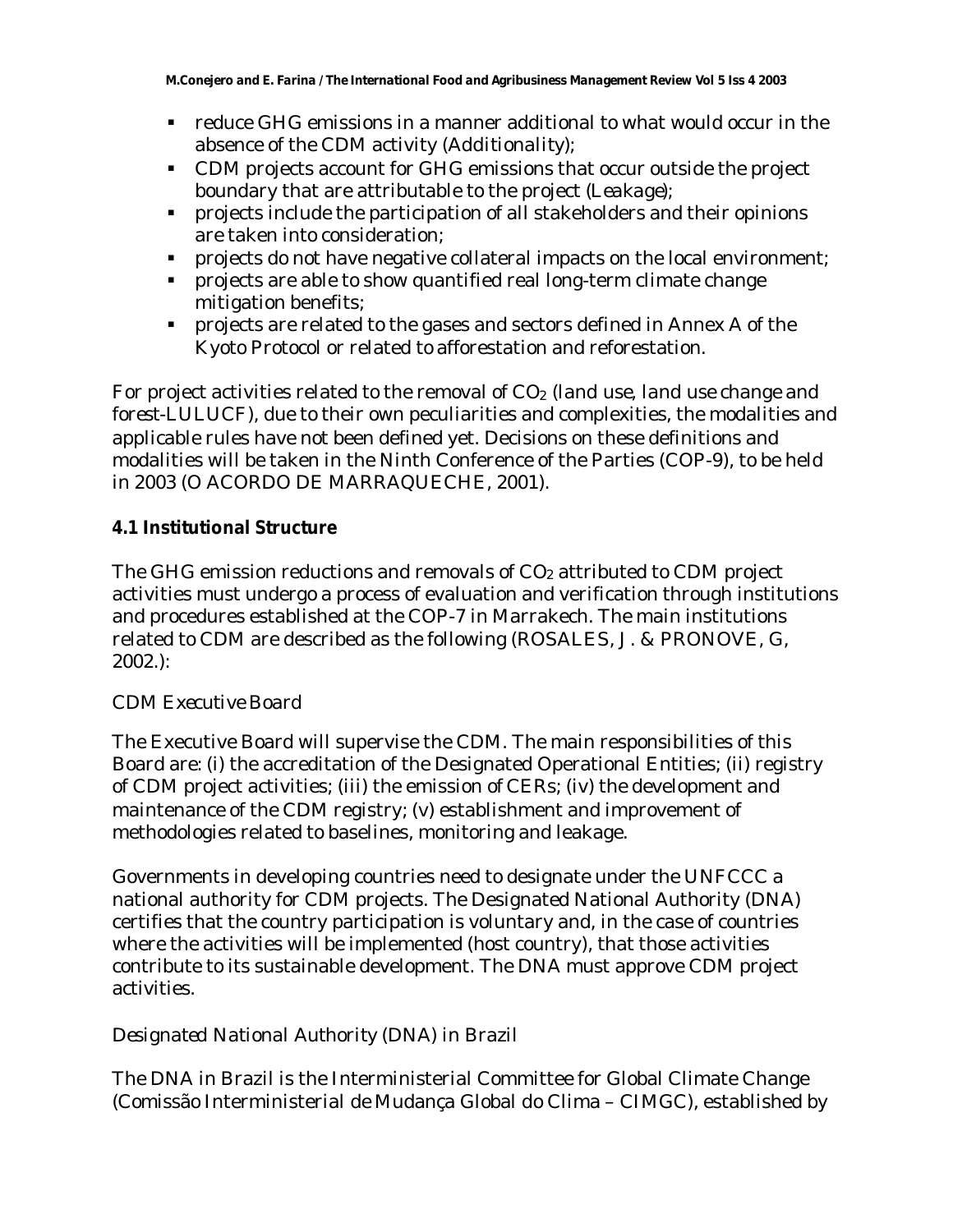Presidential Decree on July 7th 1999. CIMGC is chaired by the Minister of Science and Technology and the vice-chair is the Minister of the Environment. It is also composed of members of the following ministries: Foreign Relations; Agriculture, Livestock and Supply; Transportation; Mines and Energy; Development, Industry and Foreign Trade, and the Chief of Staff of the Presidency of the Republic. The Executive Secretariat of the Commission is under the responsibility of the Ministry of Science and Technology (CEBDS, 2001).

# *Designated Operational Entities (DOE)*

Operational entities are domestic or international entities accredited by the Executive Board and designated by the Conference of the Parties (COP/MOP) that will ratify or not the accreditation by the Executive Board. The responsibilities of the Designated Operational Entities (DOEs) are:

- To validate CDM project activities according to the Marrakech decisions;
- $\blacksquare$  To verify and certify emission reductions and removals of CO<sub>2</sub>;
- **To maintain a public list of CDM project activities;**
- **To submit an annual report to Executive Board;**
- To make information about CDM projects publicly available, unless deemed proprietary or confidential by project participants.

# **4.2 Project Cycle**

For being able to result in CERs, the CDM project activities must necessarily go through all the following steps of the Project Cycle (CEBDS, 2002):

- (1) Preparation of the Project Design Document (PDD);
- (2) Validation/Approval;
- (3) Registration;
- (4) Monitoring;
- (5) Verification/Certification;
- (6) Issuance and approval of the CERs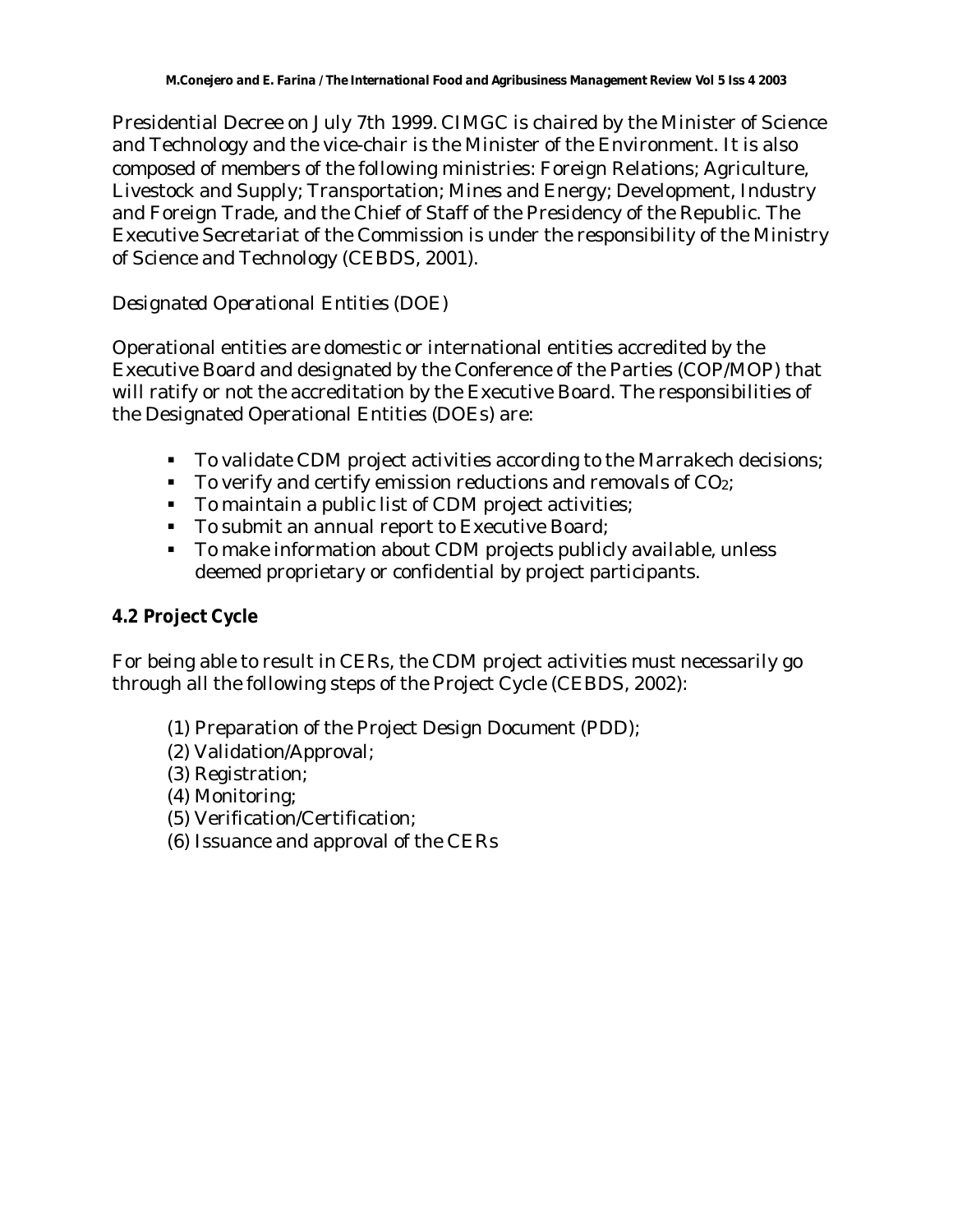

**Figure 3.** CDM Project Cycle

*Source: Proper elaboration from CEBDS (2002).*

This chart describes the cycle that any project should pass to obtain CERs. The project participants should produce a document, usually together with a technical consultancy, to be approved by the National Authority (in Brazil, it is the Interministerial Committee for Global Climate Change) and validated by the certifier agent (Designated Operational Entity – DOE). The CDM Executive Board (part of the United Nations - UN) registers the project as eligible to CDM. In this moment, the project begins with the monitoring of the emissions of GHG by project participants (PP) and, later, verification and certification by the certifier agent (DOE). Being the project in agreement with the objectives of the Climate Convention, the CDM Executive Board issues the CERs.

# **5. Methodology**

Through the light of theoretical concepts, we have prepared a questionnaire that led the interviews with five pioneer companies of Brazil in CDM projects. At the present stage of development of this market, these companies make up a representative sample showing Brazilian companies, which dared in prospecting the activity of GHG mitigation. It follows a brief presentation of the project activity for each company, comprising secondary information of the companies, as well as a qualitative analysis of results obtained in the interviews as a total.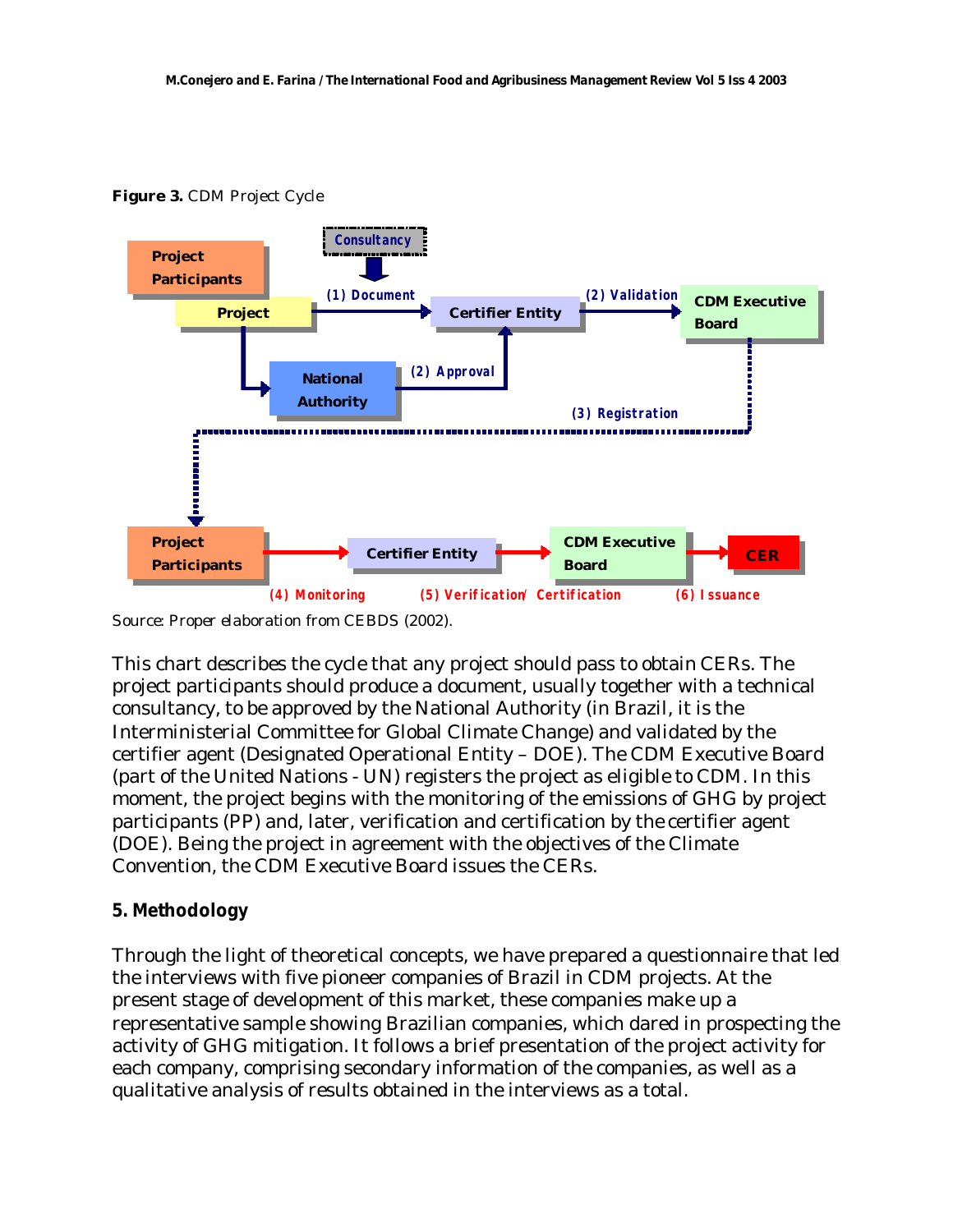### **6. Results Analysis**

### **6.1 Interviewed Companies**

The companies interviewed were Plantar S.A. (associated with Prototype Carbon Fund from World Bank), Sasa Sistemas Ambientais (Onyx – Veolia Environment Group / France), Usina Catanduva (Grupo Virgolino de Oliveira associated with CERUPT / the Netherlands), Companhia Açucareira Vale do Rosário and JESA (Jari Energética S.A., part of the Holding Grupo Orsa).

**Figure 4.** Empirical Application

#### *Plantar / Prototype Carbon Fund (World Bank)*

Plantar has a project of production of pig-iron with vegetable coal coming from certified renewable forests. It transacted with Prototype Carbon Fund of the World Bank. This fund was especially formed to foment the carbon market.

#### *Usina Catanduva / CERUPT (Netherlands)*

This is a project of co-generation of energy with crushed cane. Energy to internal activities and for "export". Sugar Company Usina Catanduva sold his credits to CERUPT of the Netherlands, Auction Program of Reduced Emissions Certificates promoted by the Dutch Government.

#### *Sasa Sistemas Ambientais (Onyx-Veolia Environment Group) / CERUPT (Netherlands)*

Sasa and Usina Catanduva are the two approved Brazilian projects in the world auction. Sasa Environmental Systems is a landfill. This is a project of utilization of the biogas (CO2 plus methane) generated in a landfill to produce electric energy.

#### *Companhia Açucareira Vale do Rosário (Grupo Virgolino de Oliveira)*

This is another project of co-generation of energy with crushed cane. Energy to internal activities and for "export". It became the first Brazilian company to receive the pre-certification to trade carbon credits.

#### *Jari Energética - JESA (Holding Grupo Orsa)*

Jari Energética is a energetic company in the Amazon forest. It has a project of replacement of the Thermoelectric Plant that supplies its cellulose company by a hydroelectric plant. The Plant will generate energy not only for the company (30% Jari), but also for the State of Amapá

<u>Landre: Proper elaboration</u>

### **6.2 Obtained Results**

We are going to describe below the main points arisen in the interviews. We will show the main sources of high transaction costs and we will suggest something for improvements.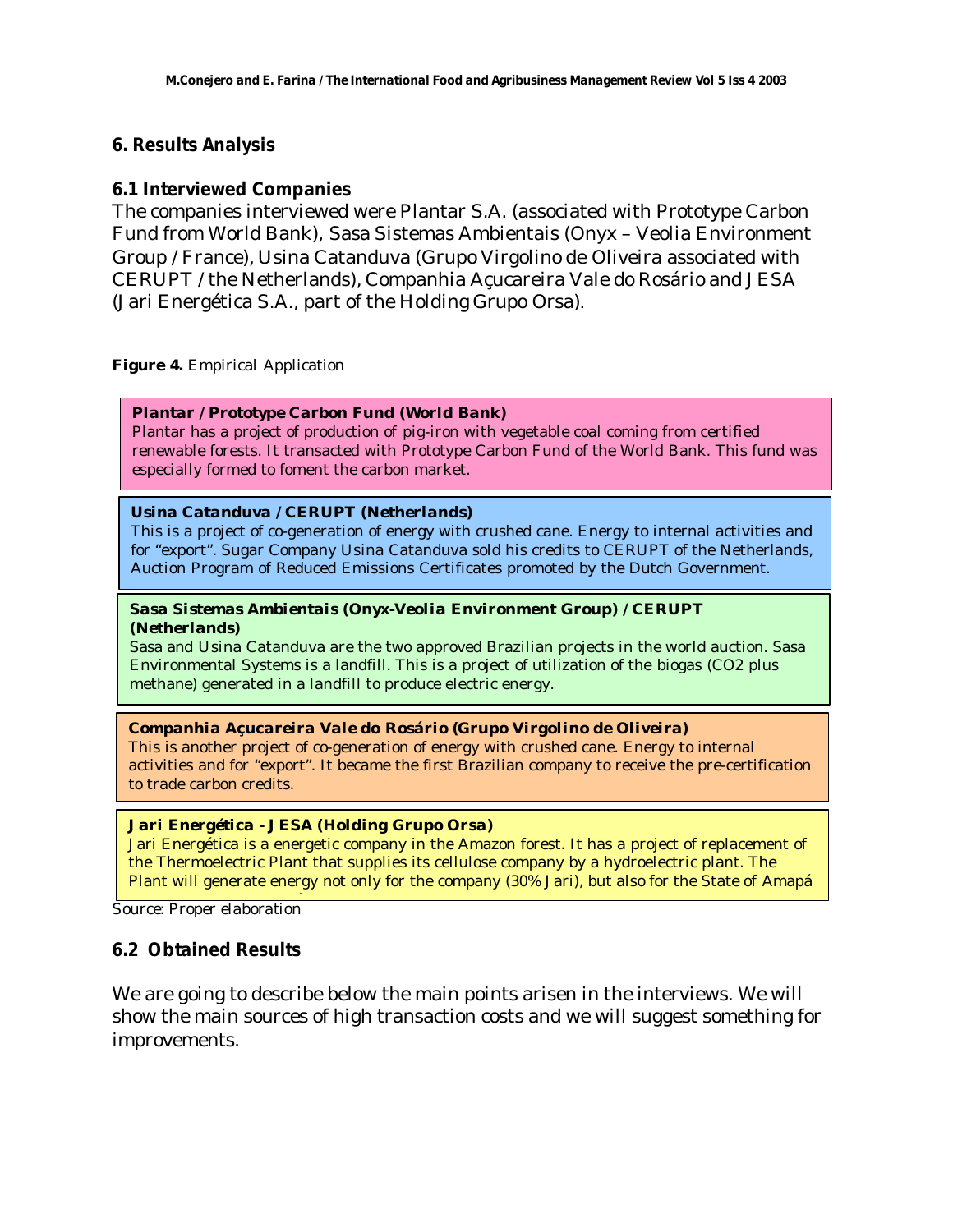

*Source: Proper elaboration*

# *Phase Project Participants (PP)*

Most of companies say the attainment of information about CDM and how to be a potential in this market was costly considering the study availability about the issue in Brazil is still scarce, mainly literature in Portuguese. Nevertheless, they agree that the national organizations have been mobilizing themselves to supply this need, mentioning the example of BNDES (Bank of Social and Economic Development in Brazil) and of the Ministry of Science and Technology.

It's real that all the companies, except one, contracted a specialized consultancy on the elaboration of the Project Design Document (PDD) with the definition of the base line and addition mensuration, but they haven't stirred up in making an internal group of staff able to deal, among other attributions, with the issues related to the CDM project.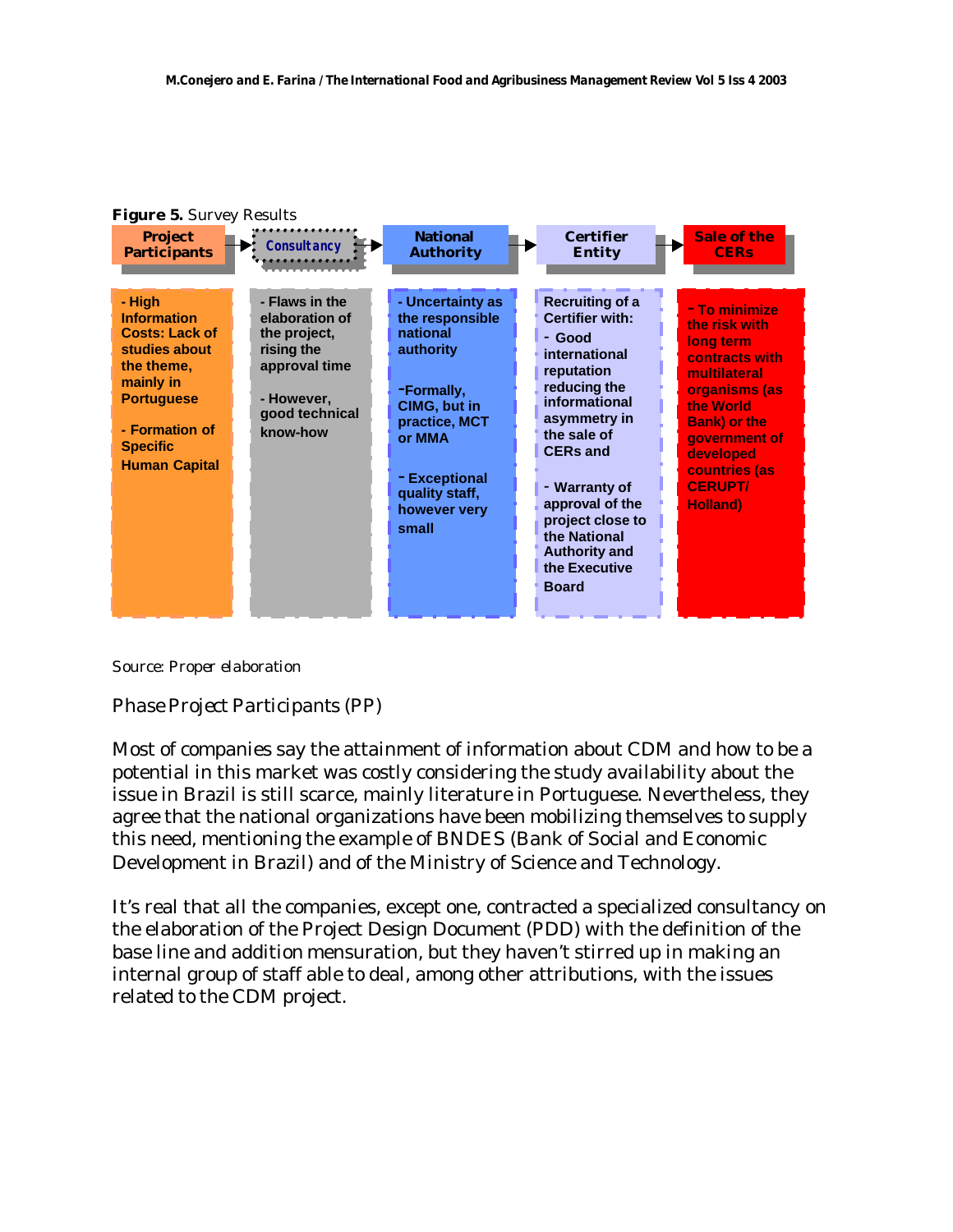# *Phase Technical Consultancy*

Some companies argue these consultancies have made mistakes in the process of the project formation, pre-certification and attainment of the endorsement letters from Designated National Authority (DNA); rising the time foreseen for the beginning of the activity. However, others value the good technical know-how of these agents permitting the elaboration of a consistent project with the Convention of the Climate principles and with the Kyoto Protocol objectives.

# *Phase Designated National Authority (DNA)*

The obtained answers in this phase show the presence of a neck in the process of projects approval. Formally, an Interministerial Commission was constituted with the objective of centralize the dynamics of governmental regulation, but into practice there is an uncertainty of the private agents about the governmental organs to be found to the checking of projects potentials seeing that some of them contacted the Ministry of Science and Technology while others contacted the Ministry of Environment.

It's a general assent among the interviewed companies that the Inter-ministerial Commission has got a staff of great quality, but it is very small. So, this DNA needs to be better organized, with a staff enlargement to supply the request when the Kyoto Protocol will be approved.

### *Phase Certifier Entity*

Among the main factors considered in the decision of hiring a DOE, we can number: good international reputation reducing the informational asymmetry in the sale of CERs, the warranty of approval of the project close to the Designated National Authority (DNA) and the CDM Executive Board, service price and contact facility.

### *Phase Sale of the CERs*

As there is a large uncertainty at the Institutional Environment, the companies try to minimize the risk signing contracts of long term with multilateral organisms as the World Bank (*Prototype Carbon Fund-PCF*) or with the government of developed countries (as the CERUPT from Holland). Even those companies that haven't traded their credits yet showed their desire of following the same path.

In almost all the projects analyzed the CERs price was from US\$ 3 to US\$ 5 per ton of CO2e. This price is considered very low in the companies' opinion, below the market potential due to the institutional uncertainty. Therefore, they believe in the elevation potential of the Kyoto Protocol taking effect.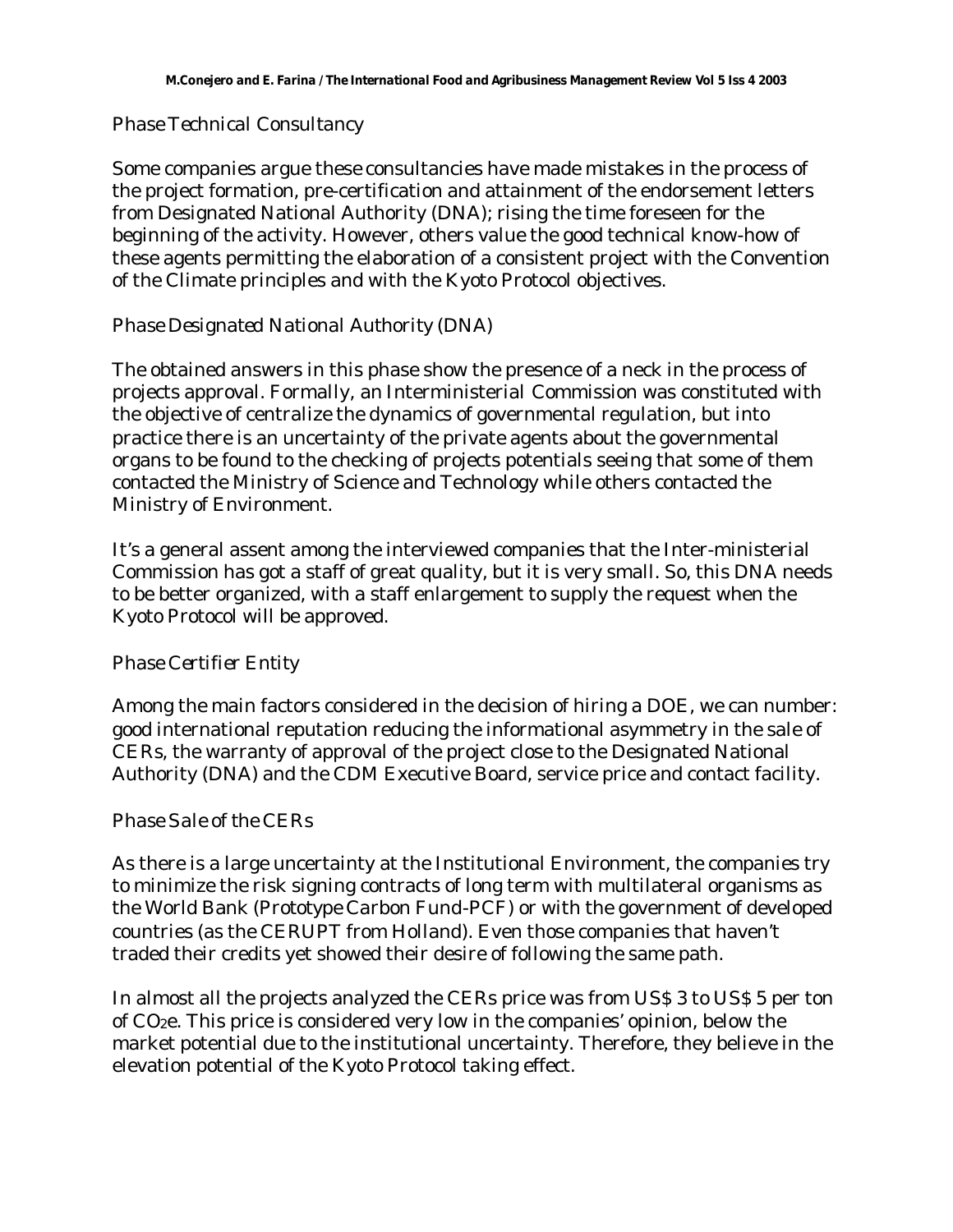### **7. Conclusions**

Despite the fact of the Kyoto Protocol hasn't been approved – it is a restrictive factor for the investment decision - companies believe not only on its approval but also in the existence of the market regardless the protocol. The private agents are mobilizing themselves to start up the market worried in minimizing the social pressure on their productive activities, as the example of *Chicago Climate Exchange* (CCX) formed by USA polluted companies.

As conclusions, Brazil has business opportunities to benefit from the development of the carbon market, but the survey demonstrates that there are obstacles for it. And as suggestions, there is the need of institutional changes in Brazil like CDM national regulation with the definition of domestic rules and guarantee of property rights. However, the national rules must be lined up to the international ones for the national market to succeed, because much permissive rules blacken the image of the national market and close the doors to clients worried with the project integrity.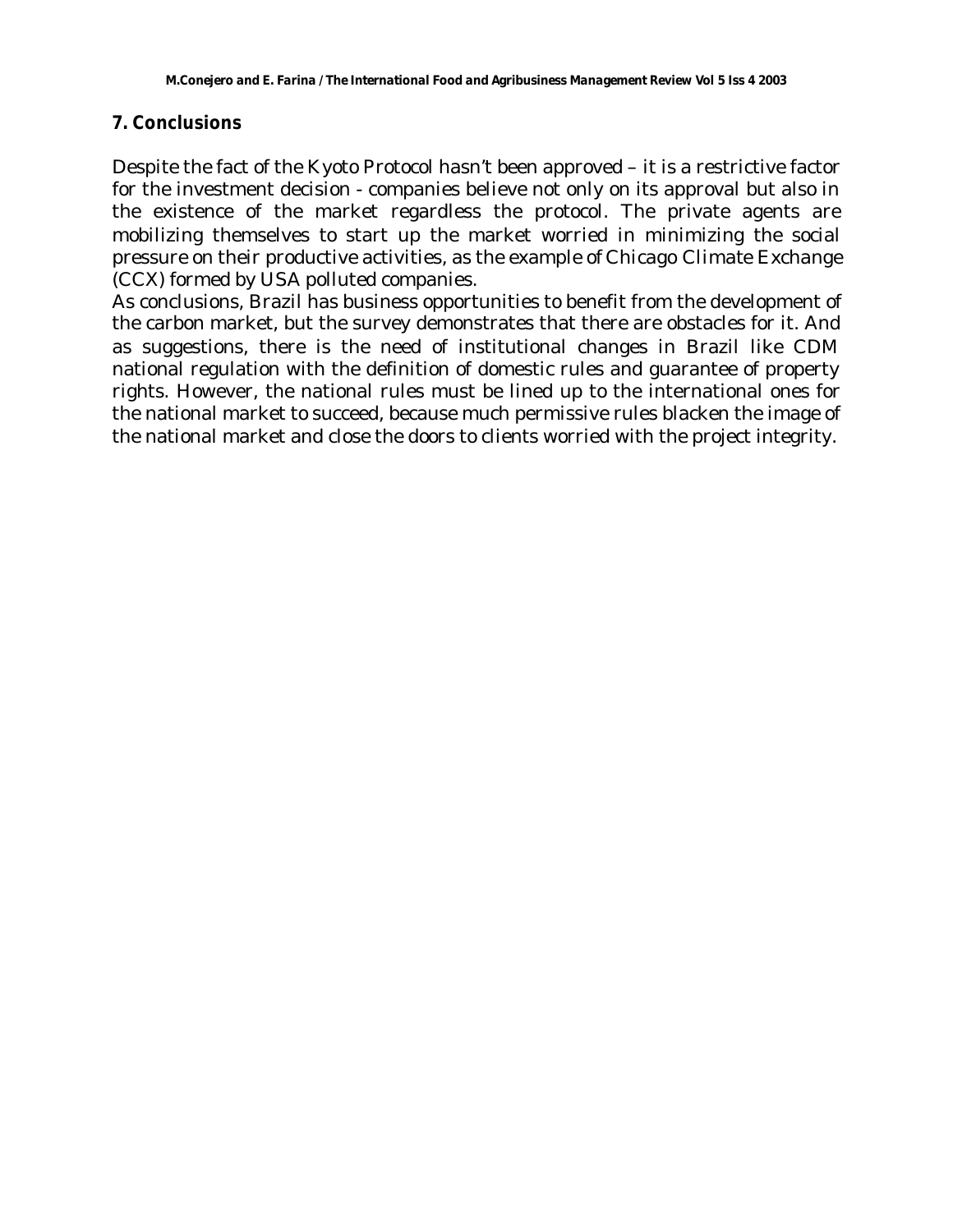### **References**

ARROW, K. J. *The Organization of Economic Activity: Issues Pertinent to the Choice of Market versus Non-Market Allocation*, apud *The Analysis and Evaluation of Public Expenditures: The PBB-System,* Joint Economic Committee, 91st Congress, 1st session, vol. 1, Washington DC: Government Printing Office, 1969.

BARZEL, Y. *Economic Analysis of Property Rights*, 2nd edn, Cambridge: Cambridge University Press, 1997.

CEBDS. *Roteiro Básico para Elaboração de um projeto do Mecanismo de Desenvolvimento Limpo*. Conselho Empresarial Brasileiro para o Desenvolvimento Sustentável, 2002. Disponível na internet via http://www.cebds.com.br/

CEBDS. *Mecanismo de Desenvolvimento Limpo*. Conselho Empresarial Brasileiro para o Desenvolvimento Sustentável, 2001. Disponível na internet via http://www.cebds.com.br/

COASE, R. H.. *The Problem of Social Cost*. 1960 In Coase, R. H. *The Firm, the Market and the Law*, Chicago: University of Chicago Press, 1988

DAHLMAN, C. *The Problem of Externality*. The Journal of Law and Economics, vol. 22, pag. 148 - 162, 1979.

EARTH NEGOTIATIONS BULLETIN (ENB). *Summary of the Seventh Conference of the Parties to the UN Framework – Convention on Climate Change.* Vol. 12, Nº 189. 12 de Novembro de 2001. Publicado pelo International Institute for Sustainable Development (IISD). Consultado em agosto de 2001. Disponível na internet via http://www.iisd.ca/climate/cop7/.

FUNDAÇÃO GETÙLIO VARGAS. O *Mecanismo de Desenvolvimento Limpo: Um Guia de Implementação Nacional.* Elaborado pela FGV em conjunto com o Banco Nacional de Desenvolvimento Econômico e Social (BNDES) e the United Nations Conference on Trade and Development (UNCTAD). São Paulo: Dezembro, 2002